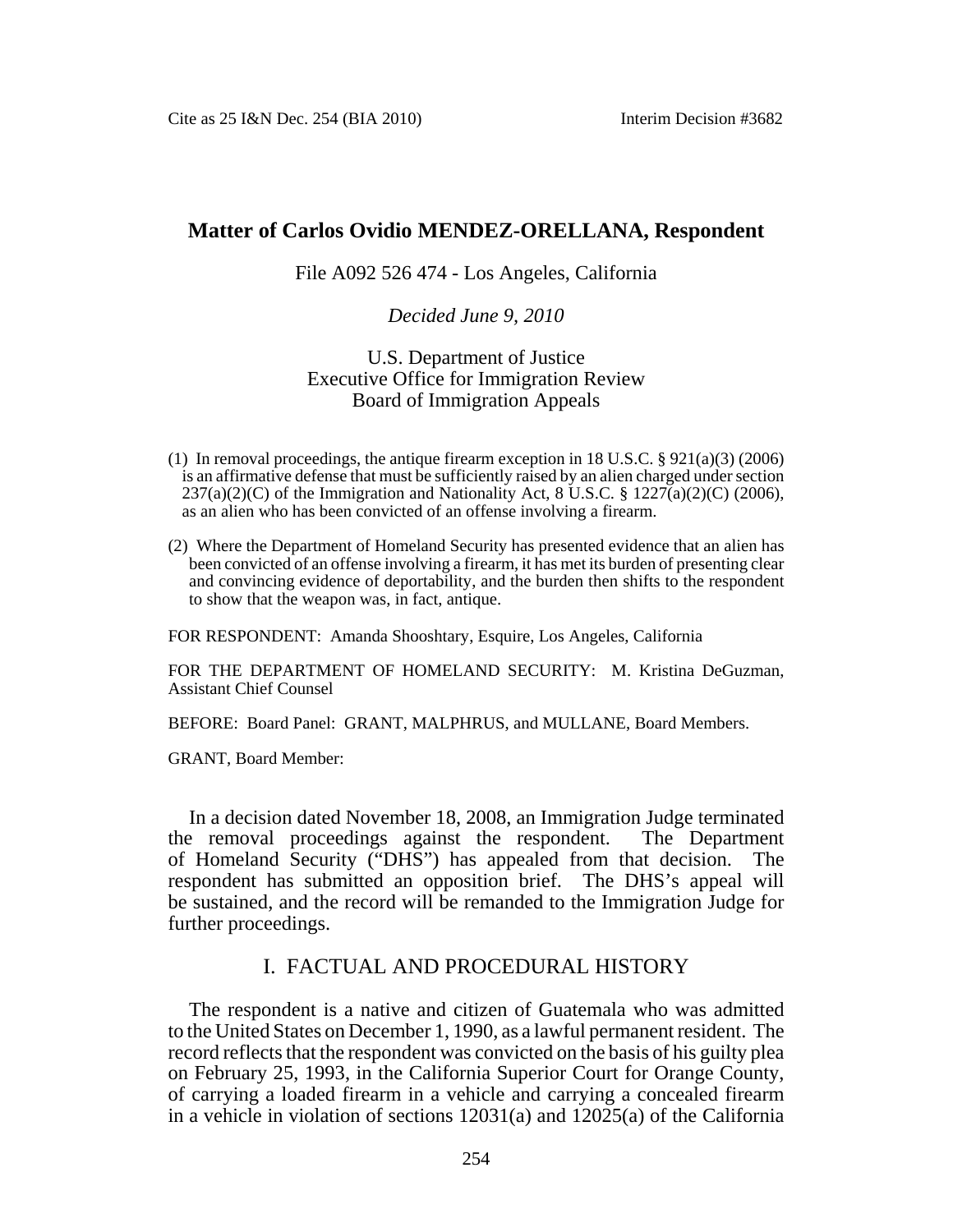Penal Code. The DHS initiated removal proceedings against the respondent, charging that he is removable under section  $237(a)(2)(C)$  of the Immigration and Nationality Act, 8 U.S.C. § 1227(a)(2)(C) (2006), as an alien convicted of an offense involving a firearm, as defined in 18 U.S.C. § 921(a) (2006).

At his hearing before the Immigration Judge, the respondent argued that he is not removable as charged because the Federal definition of a firearm specifically excludes antique firearms. The Immigration Judge found that he was unable to determine on the record of conviction submitted by the DHS whether the firearm involved could be considered an antique. He therefore concluded that the respondent's removability had not been established and terminated the proceedings.

### II. ANALYSIS

The DHS argues on appeal that the Immigration Judge erred in terminating the proceedings because the antique firearm exception is an affirmative defense and the respondent submitted no evidence that the firearm used in the commission of his crimes was an antique. In response, the respondent asserts that the Immigration Judge properly terminated the proceedings because although the DHS had several opportunities to present documentation to establish whether the firearm was an antique, it failed to do so and therefore failed to meet its burden of establishing removability. We review this question of law de novo and disagree with the Immigration Judge's conclusion. 8 C.F.R. § 1003.1(d)(3)(ii) (2010); *see also Matter of A-S-B*-, 24 I&N Dec. 493 (BIA 2008).

Section  $237(a)(2)(C)$  of the Act provides for the removability of an alien convicted of an offense involving a firearm, as that term is defined in 18 U.S.C. § 921(a). According to 18 U.S.C. § 921(a)(3),

The term "firearm" means (A) any weapon (including a starter gun) which will or is designed to or may readily be converted to expel a projectile by the action of an explosive; (B) the frame or receiver of any such weapon; (C) any firearm muffler or firearm silencer; or (D) any destructive device*. Such term does not include an antique firearm.*

(Emphasis added).

It is well established in criminal proceedings that the "antique firearm" exception in 18 U.S.C.  $\S$  921(a)(3) is an affirmative defense that must be raised by a defendant by sufficient evidence to justify shifting the burden to the Government to disprove its applicability. *United States v. Lawrence*, 349 F.3d 109, 122 (3d Cir. 2003) (noting that every circuit court of appeals that has considered the issue agreed that establishing that a weapon is an antique firearm for purposes of 18 U.S.C. § 921 is an affirmative